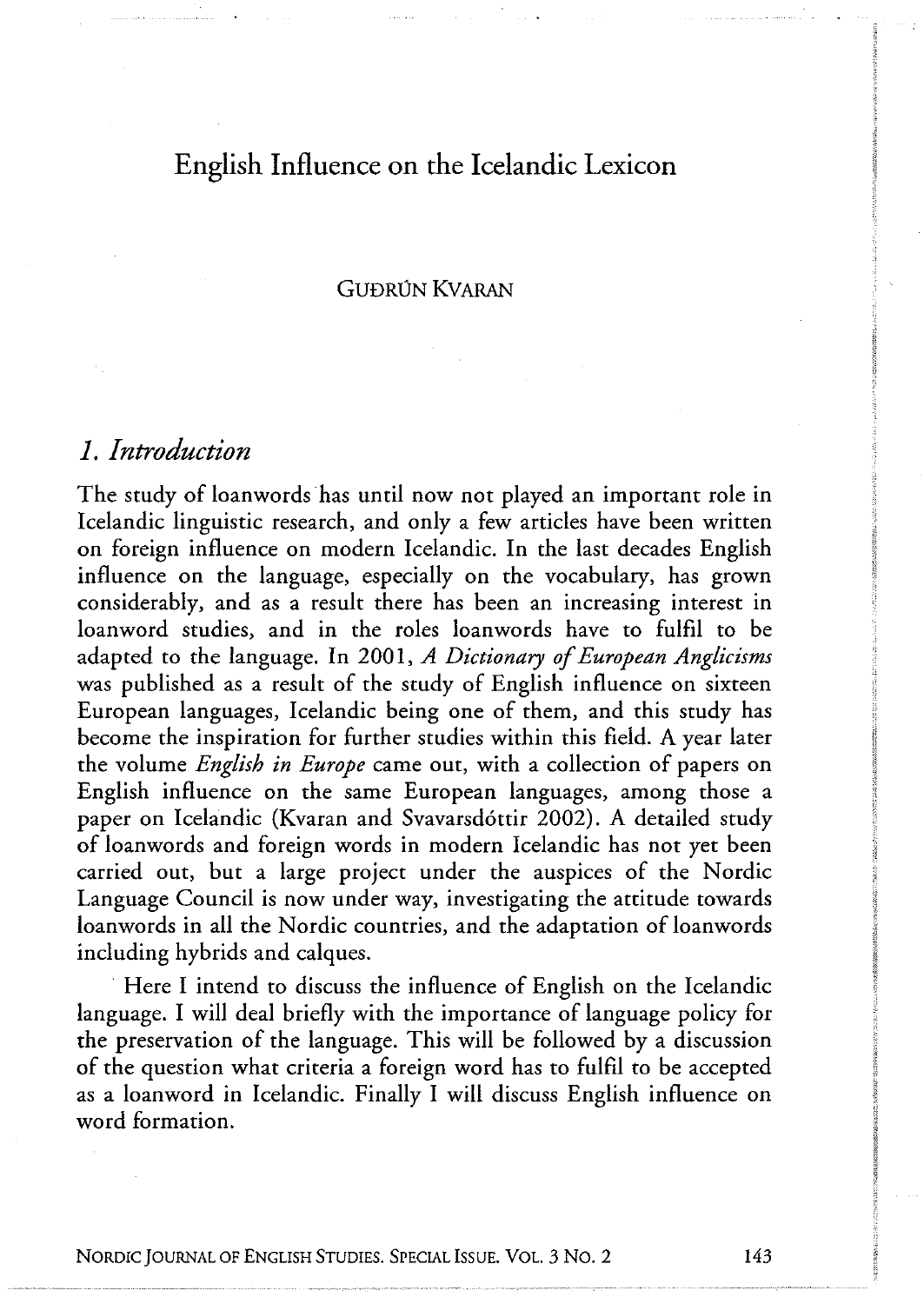# *2. Icelandic language policy and language purism*

It is well known that Icelandic language policy is conservative, and that the language was for a long time relatively free from foreign influence, compared with many other European languages. Language purism goes back a long time; it started in the sixteenth century, and it is still actively practised. The structure of the written language is mostly the same as at the time of the settlement of Iceland. Of course the language has undergone changes, especially in the area of phonology, but an Icelander can without great difficulty read everything that has been written from the time of the sagas until this day. Of course, he or she has to look up some words and phrases that are now outdated or have changed their meaning. But a strict language policy can cause a dichotomy between the spoken and the written language. One word is used in colloquial speech, and another one in a written text, the choice of words being either domestic or foreign, depending on the context where they are used. Because language policy has concentrated on keeping the written language pure, studies of foreign influence are in many ways difficult, especially for older stages where native speakers are no longer available as informants. One can assume that the influence on the spoken language was more widespread than can be concluded from the written texts. This is clear from several Danish loanwords that came into the language in the 19<sup>th</sup> and 20<sup>th</sup> centuries. They are hardly to be found in print, but they are still frequent in colloquial speech among older people.

No studies have been carried out to find out in what contexts and in what styles English words are most common in Icelandic, but as most of them have been used in colloquial language and slang, their fate has been to become outdated and forgotten. Thus, many words that were very common during World War II no longer exist, e.g. *kar* "car", *görl* "girl", *sjúr* "sure" and *monningur* "money" (Kress 1966:15-17).

But the attitude towards foreign words is slowly changing. If one consults the only existing Icelandic monolingual dictionary, one notices that in the first two editions there are relatively few English loanwords *{fslensk orðabók* 1963 and 1983). Several Danish loanwords had been chosen as lemmas, but many of them were marked with a question mark to show that they were not desirable. On the other hand, one finds foreign words that have no question marks indicating that they have been treated more leniently than many others. These are words mostly used by artists and educated people, but seldom by the general public, as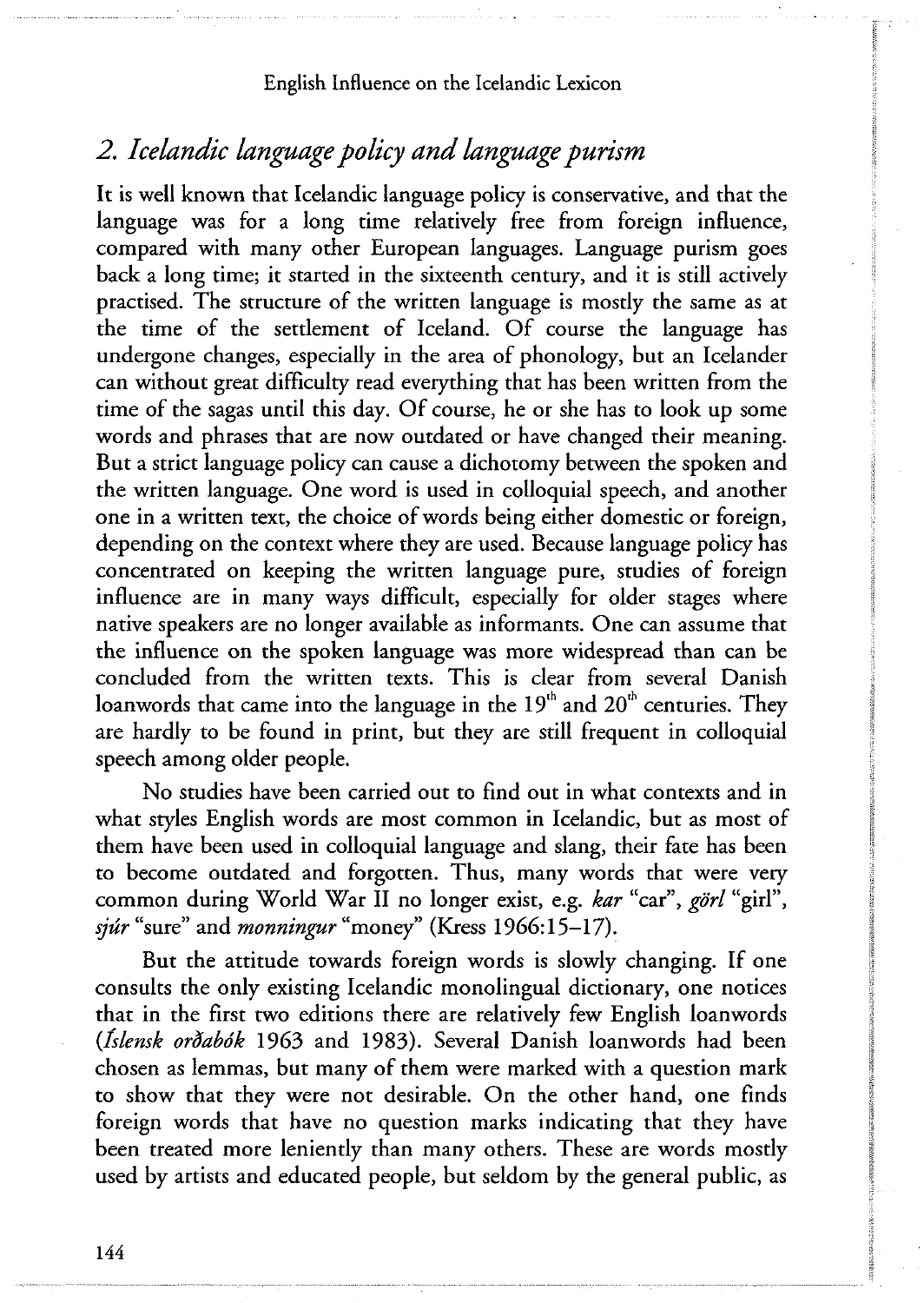e.g. *lýrík* (lyric) and *dogma,* and various cultural words used within literature and the arts. In the third edition *(Islensk orðabók* 2002) the policy has changed. The question mark is gone, and many more English loanwords have been accepted. Some are old, others are new and mostly used in colloquial speech, e.g. *bögga* "bug", *djobb* "job", and *sjitt* "shit". When the book was published, the new policy attracted considerable attention, and many were of the opinion that the editors had gone too far in their tolerance.

# *3. English influence on the language*

The earliest foreign influence on Icelandic came from Danish and Low and High German. English sailors first started visiting Iceland in the fifteenth century for the purpose of fishing and trading, and there was close contact between the nations for a while. This period, which has been called "The English Century" in Icelandic textbooks of history, contributed several English loanwords to the language, mainly related to merchandise, sailing, and fishing. These words were mostly assimilated, and a native speaker would not be able to recognize them without some knowledge of etymology and language history.

It can be argued that direct and intensive influence of English first started during the Second World War. Iceland was an occupied country, first by British troops, and later by US forces, who later set up military bases under the auspices of NATO. During the war there were more English-speaking people living in Iceland than native inhabitants. The contact with Denmark was broken off, while the connection with the English-speaking world became closer, and the Anglo-American influence has been growing ever since.

During the last decade the contact with English has increased considerably because of globalization and information technology. The internet, the World Wide Web, satellitetelevision and the availability of material on CD-Rom are now parts of Icelandic everyday life. What direct influence this will have on the language is not to be foreseen at the moment, but it will without any doubt affect vocabulary as well as syntax. Even if many will try to fight this influence by constructing neologisms, the development will be diffficult to arrest. In ten years' time a study of English influence on Icelandic will undoubtedly arrive at entirely different conclusions than a study that is carried out today.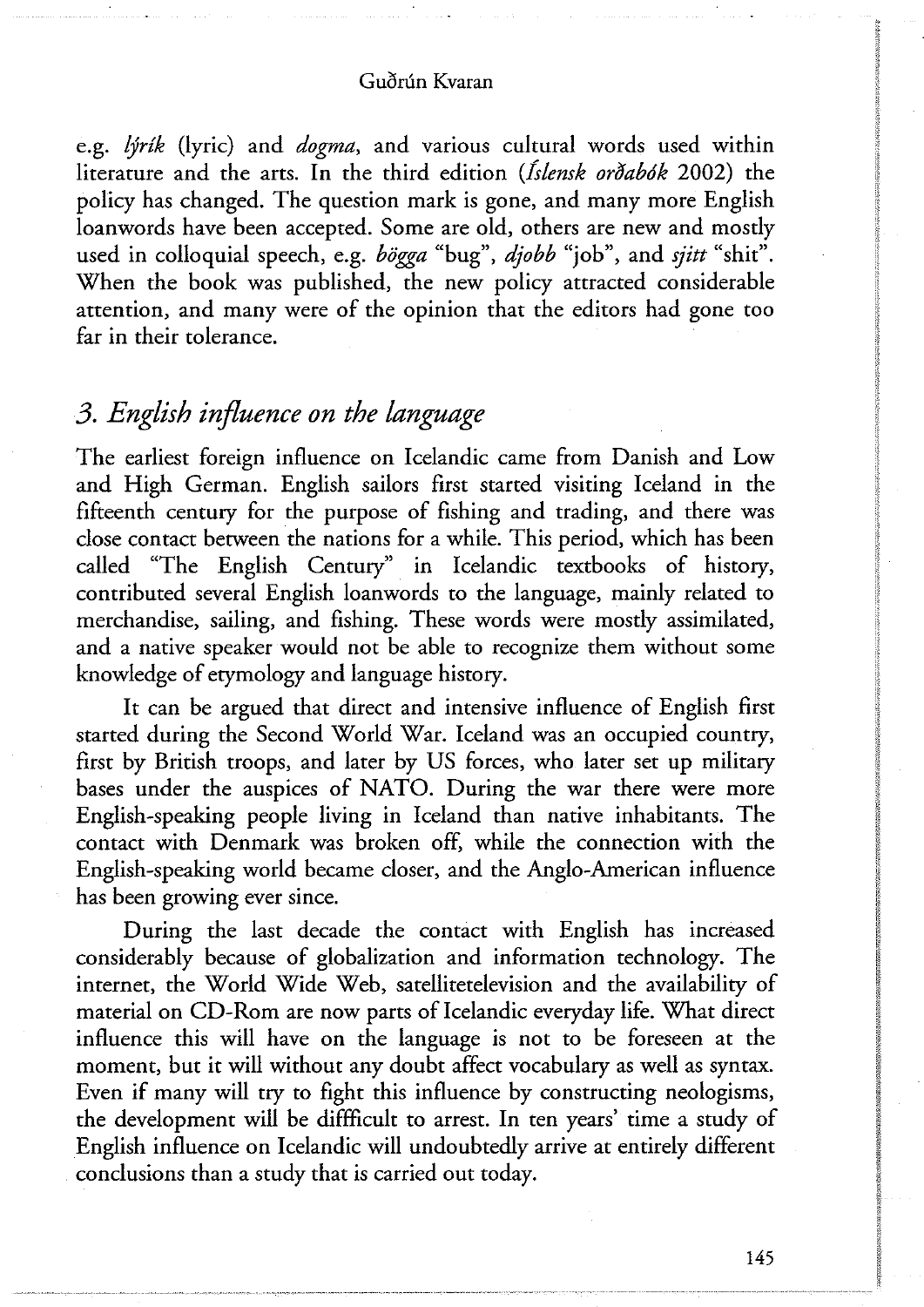# *4. Adaptation of loanwords*

For a long time only one Icelandic word was used as a term for words having their origin in other languages. It was *tökuorð* "loanword", which literally means "a taken word", i.e. a word that has been taken from another language. All words that were fully adapted to Icelandic were loanwords, others, that were only partly adapted or not adapted at all, were, and still are often referred to as *sletta,* which means "splash, dash, splotch", and is a rather negative term. Now it is quite common to distinguish loanwords from foreign words, as is done in Scandinavia and Germany, i.e. a loanword is a fully adapted word, and it is considered as part of the Icelandic vocabulary; on the other hand, a foreign word, *framandorð,* is not or only partially adapted, and is not accepted by the general public as a part of the vocabulary, because it "feels foreign". *Sletta*  is used when a speaker uses foreign words, either for the sake of convenience or to show his knowledge of foreign languages, without assimilating them at all. But what criteria has a loanword to fulfil to be accepted as part of the Icelandic vocabulary? In fact there are four criteria:

- 1. The word must fit Icelandic phonological rules.
- 2. The word must fit Icelandic morphological rules.
- 3. The accent must be on the first syllable.
- 4. The word has to be written with Icelandic letters so that there is a regular connection between writing and pronunciation.

If a word fulfils all these criteria it can be called a loanword; if, however, it only fulfils some of them, it will not be accepted, and is a foreign word. But sometimes fulfilling these criteria is not enough. A word can fulfil all of them but is still looked upon as a foreign word because it "feels foreign". The word *blók* "bloke" for example fulfills all four criteria, as we will see later, but it is still not accepted as an Icelandic word; it is almost identical with the English word in its pronunciation and it "feels foreign". But let us look more closely at these four criteria with anglicisms in mind, starting with phonological adaptation.

### **4 . 1 Phonologica l adaptation**

To a greater or lesser extent all anglicisms have to undergo some phonological adaptation to be accepted as loanwords. This process is of three main types: 1) the English sound is replaced with a similar sound or sound sequence in Icelandic, if the English sound has no correspondence in Icelandic, 2)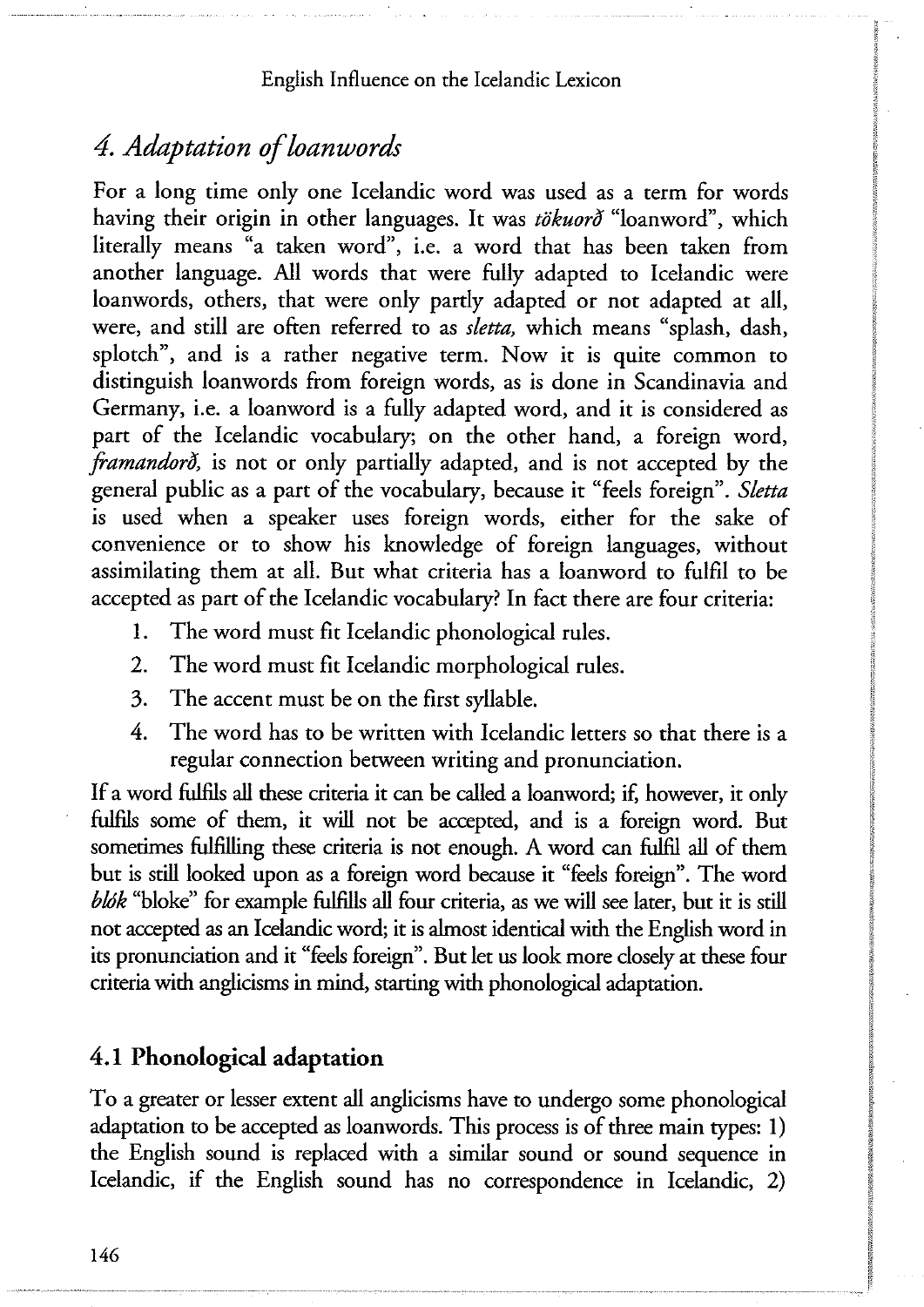phonological processes, regular in Icelandic, but non-existent in English, are used to make words fit into the Icelandic system of pronunciation, and 3) an English sound is reinterpreted as one of two Icelandic phonemes where an Icelandic differentiation is systematic, but non-existent in English (Kvaran and Svavarsdóttir 2002:88—89). I will only choose a few examples.

Some English consonants are not to be found in the Icelandic phonological system. These are the voiced stops, the affricates, some of the sibilants, and a [w]. All stops are unvoiced in Icelandic, and the same goes for the anglicisms. The stops  $[p,t,k]$  and  $[b,d,g]$  are kept apart by aspiration. It is also worth mentioning that stops are palatalized when followed by a front vowel. The same goes for most anglicisms, e.g. *gir*  "gear", *gin* "gin", *gel* "gel", but not for all. The words *geim* "party" and *keip*  "cape" are pronounced with *<sup>g</sup>* and *<sup>k</sup>* without the usual palatalization. The same applies to a [g] before the central-front diphthong [xe] in gei "guy" where Icelandic words have a palatal stop.

As no affricates exist in Icelandic, English affricates have to be exchanged for other sounds. It is most common to use a cluster of a dental stöp and a voiced palatal fricative [j], as e.g. in *tékka* "check", *tjakkur* "jack", where the stop is aspirated, or *djús* "juice", *djók* "joke", *djass "jazz"* without aspiration.

Only one sibilant is used in Icelandic, the dental unvoiced [s]. For the English voiced [z] the Icelandic [s] is used, but for the English palatal sibilant the cluster [sj] is rendered in all positions, e.g. *sjoppa* "shop", *sjó*  "show", *-sjón* "-tion". The cluster [sj] is also used where the English word has an affricate like in *sjans* or *séns* (note that *é* stands for *je*) "change", and [s] is usually used for an affricate in final position like in *bridds* "bridge".

No rounded [w] exists in Icelandic, and the English sound is regularly replaced with the voiced fricative [v] as e.g. in the frequent exclamation *vd* "wow".

These are the most regular changes that take place by way of adaptation of English words to Icelandic pronunciation. If this adaptation does not take place, and the words are pronounced in the English way, they do not count as loanwords. This e.g. is the case with the exclamation *Jesusl,* which is very frequent but always with an English pronunciation.

### **4 . 2 Morphologica l adaptation**

All loanwords, including anglicisms, have to fit into a declensional paradigm that already exists in the language. They have to follow its inflectional rules, and other special rules, such as vowel mutation, if needed. Nouns are inflected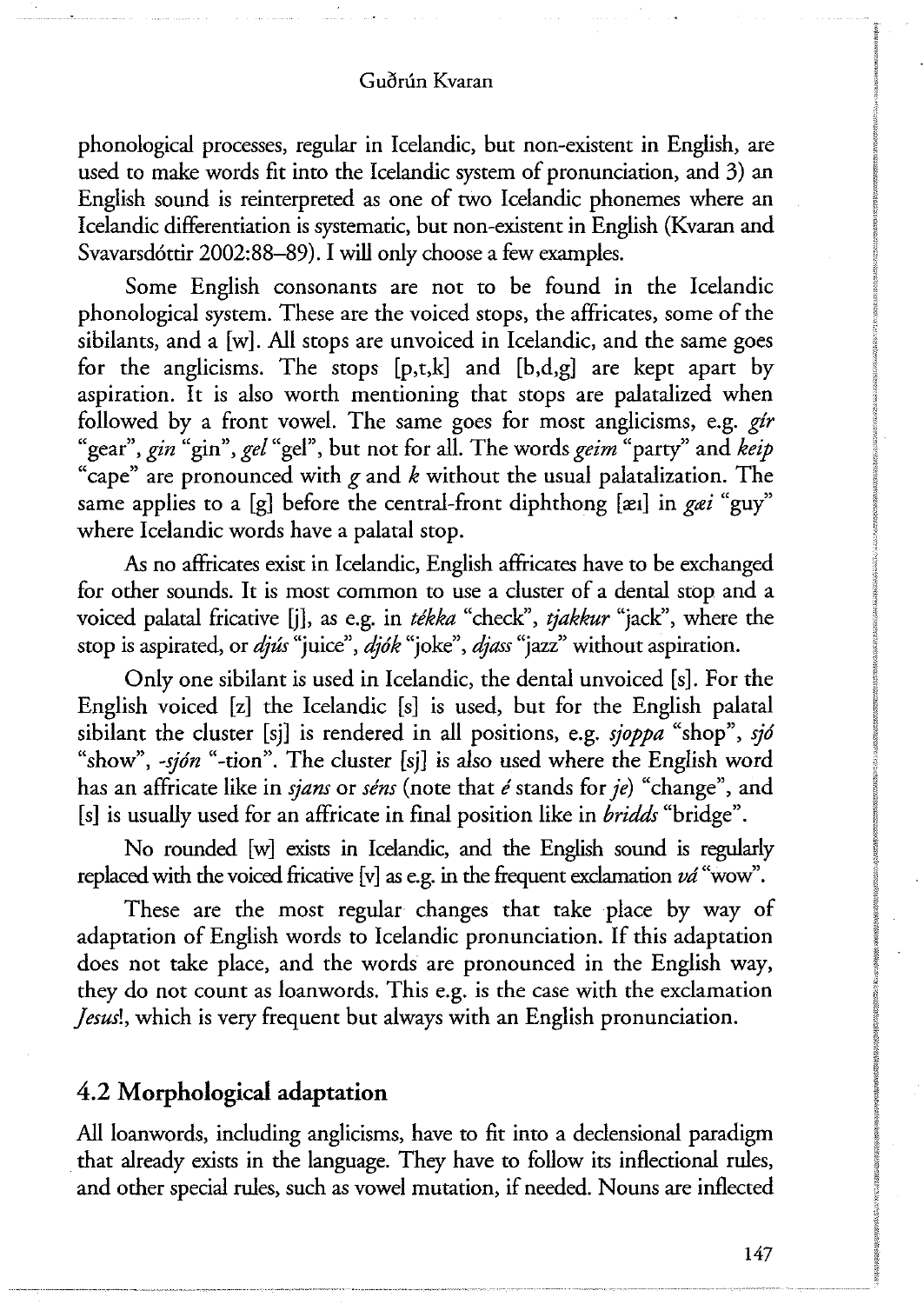for gender, number and case, and the same goes for adjectives which, moreover, have distinct forms in definite and indefinite noun phrases. The verbs are inflected for person and number, in both the present and the past. This applies to the indicative as well as the subjunctive.

Although Icelandic has almost thirty different paradigms for nouns, only a few declensional classes are available for borrowings. The results of a study of the adaptation of some English loanwords made by Eyvindur Eiriksson (1975) showed that neuter was the gender acquired by most nouns, whereas feminine words were comparatively few. All neuter borrowings were assigned to the same strong declension; the masculines were divided between two classes, one strong and one weak, and most feminines received weak declension. Compared with the situation today these facts have not changed.

If we look at the examples already mentioned, most of them are neuter, i.e. *bridds, djobb, djók, geim, gel, gin,* and *sjó.* Other examples are *breik* "break", *bœti* "byte", *dóp* "dope", *greip* "grapefruit", *lúkk* "look", *meik* "make-up", *meil*  "e-mail", *sjampó* "shampoo", *sjeik* "(milk)shake", and *teip* "tape".

The masculines that get strong declension are inflected as -stems, i.e. they acquire the endings *-s* in nominative singular and *-ar* in nominative and accusative plural *{girs — girar),* e.g. *gir, djass, djús, sjans/séns, tjakkur,*  already mentioned, and *beis* "military base", *bitill* "Beatle", *heddfónn*  "headphone", *stall* "style", *trukkur* "truck". Most masculines, however, have weak declension, i.e. they acquire the endings *-a* in genitive singular and *-ar* in nominative and accusative plural *ijeppa — jeppar),* as e.g. *gai, hamborgari*  "hamburger", *jeppi* "jeep", *maskari* "mascara", *plebbi* from "plebeian = primitive", sjéffi<sup>"</sup>chef", skáti "scout", tékki "check", and túristi "tourist".

Very few feminine anglicisms have strong declension. As an example the word *blók* "bloke" can be mentioned: it acquires the endings *-ar* in genitive singular and *-ur* and a vowel mutation (umlaut) in nominative and accusative plural *(blókar— blœkur).* Words ending in *-ik,* like *grafik* "graphic", *lýrik* "lyric", *politik* "politics", *trafftk* "traffic" get the ending *-ur* in genitive singular, but no plural, and words with the suffix *-sjón,* as e.g. *aksjón* "action", have the endings *-ar* in genitive singular and *-ir* in nominative and accusative plural *(aksjónar aksjónir).* As *-sjón* is not accepted as an Icelandic suffix, *aksjón* counts as a foreign word, but not as a loanword.

Most feminine borrowings have weak declension characterised by the ending *-u* in genitive singular and *-ur* in nominative and accusative plural *(pœju—pæjur),* for example *disketta* "diskette", *paja* "(sweetie) pie", *skrifia*  "script-girl", *skvisa* "from English squeeze", *sjoppa* "shop".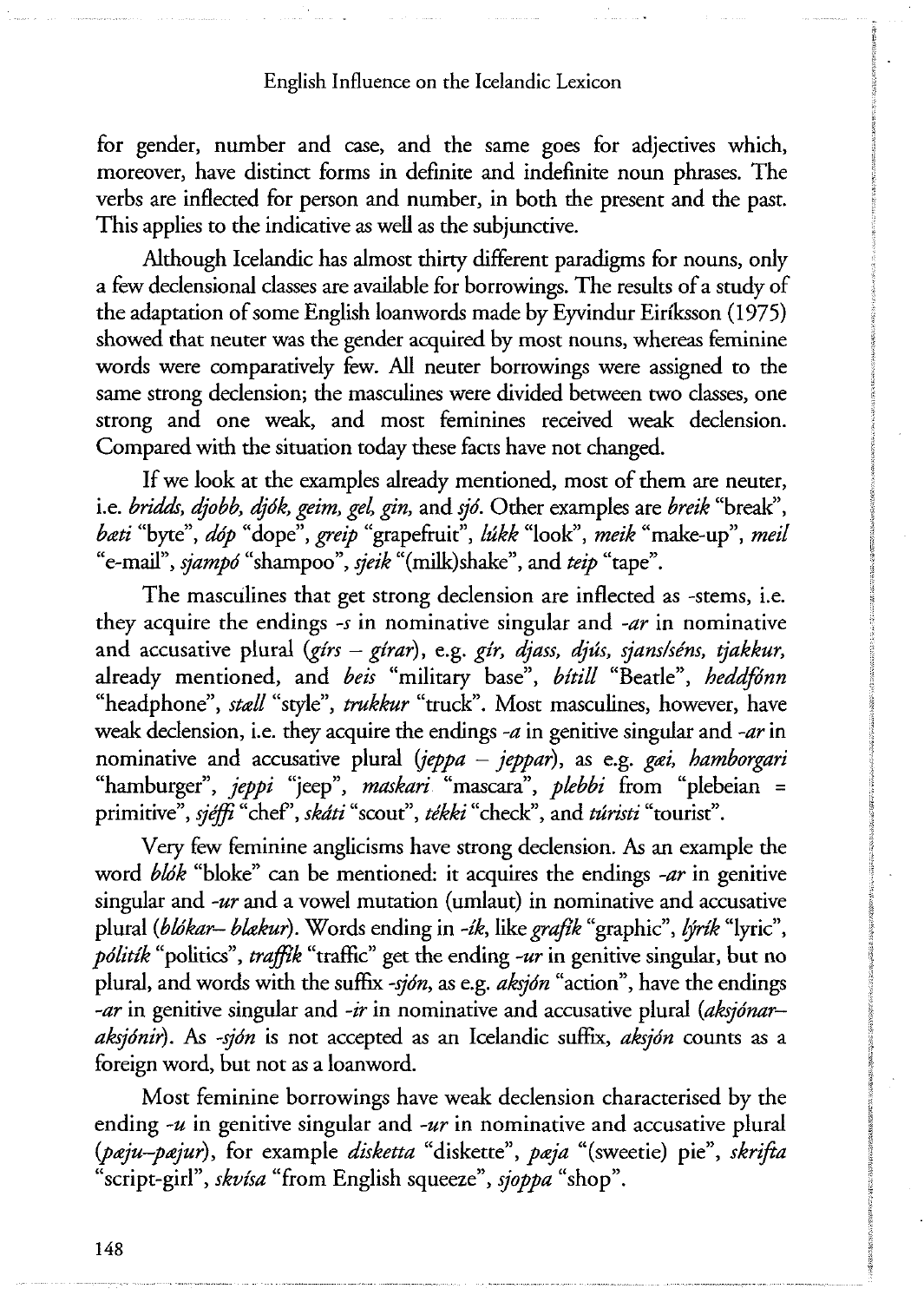Some words have two genders and are inflected accordingly, e.g. *keip*  and *djús* which are either masculine or neuter, and *kók* "coca cola" which exists both as feminine and neuter.

As already mentioned, adjectives in Icelandic are inflected for gender, number and case. If the anglicisms are to be accepted they have to fit into the declensional system, e.g.:

| <b>Masculine</b>  | Feminine | Neuter |
|-------------------|----------|--------|
| dópaður "doped"   | dópuð    | dópað  |
| húkkaður "hooked" | húkkuð   | húkkað |

Most of the borrowed adjectives, however, get no inflectional endings at all, and are not accepted as loanwords even if they are adapted phonologically and graphemically, e.g. *brat* "bright", kut "cool", roff "rough", toff "tough".

All borrowed verbs follow the same pattern, i.e. they enter the most regular class of weak verbs, receive the infinitive ending *-a;* they form their past tense with the suffix *-aði,* and the past participle with *-aður,* e.g.:

| Inf.                   | Past tense | Past part. |
|------------------------|------------|------------|
| bögga bug'             | böggaði    | böggað     |
| blöffa "bluff"         | blöffaði   | blöffað    |
| díla "deal"            | dílaði     | dílað      |
| húkka "hook"           | húkkaði    | húkkað     |
| meila<br>"send e-mail" | meilaði    | meilað     |
| seifa "save"           | seifaði    | seifað     |

### **4 . 3 Accent and spelling**

It is a general rule in Icelandic that the accent is placed on the first syllable. If it is placed somewhere else the word cannot be accepted as a loanword but it is an unassimilated foreign word like e.g. the verb *dí'líta* "delete" from computer language.

Anglicisms are quite frequent in colloquial speech. If, however, they are to find their way into the written language, they have to fit in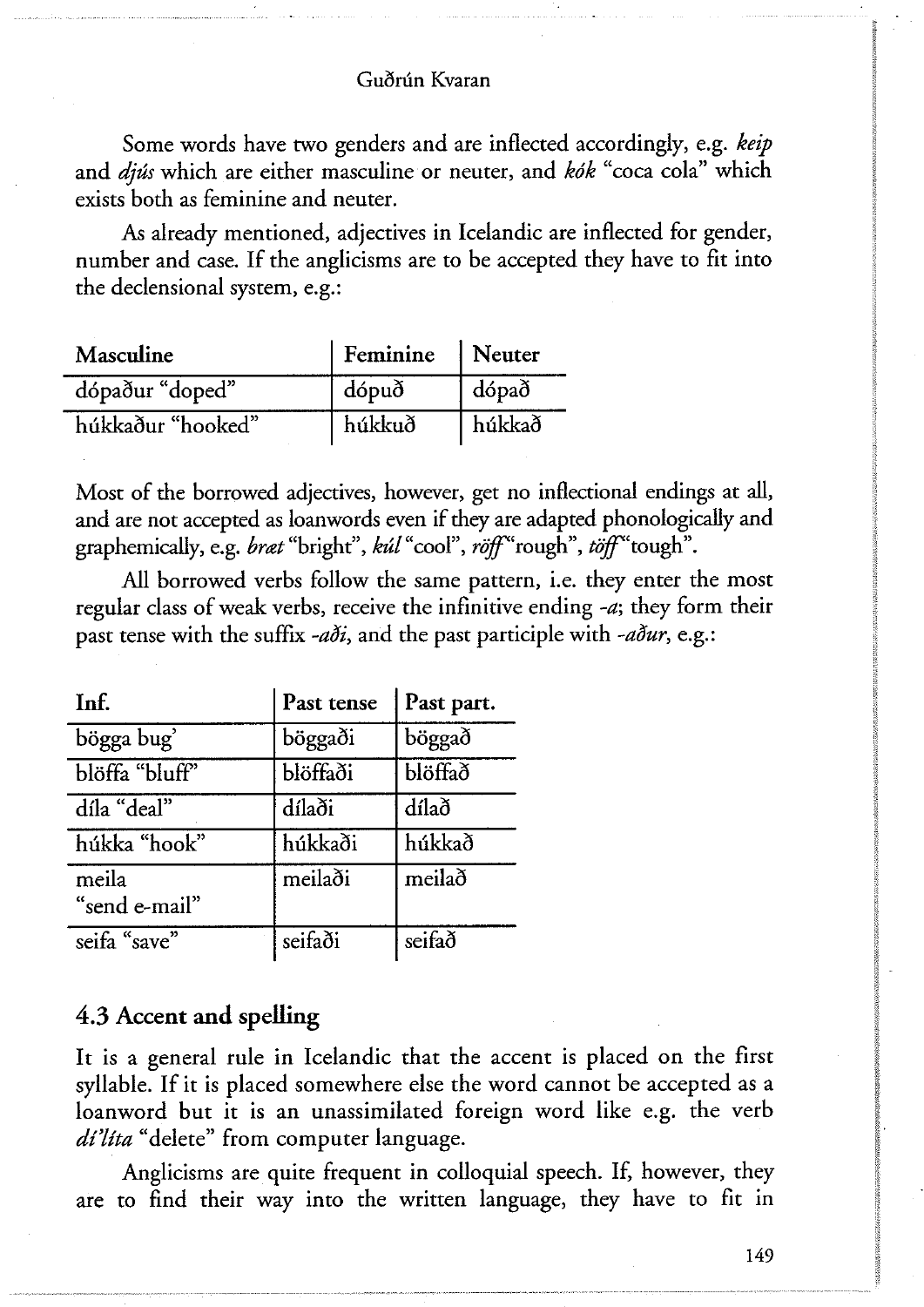graphemically, as we have seen from the examples already mentioned. Accent marks are used in Icelandic on vowels to represent a sound quality that is different from the unmarked vowels. Marked or unmarked vowels are used in anglicisms according to Icelandic pronunciation, e.g. *dtla*  "deal" where [i] represents a front unrounded high vowel, and *dópa* where [6] represents a back diphthong.

The letters [c], [q] and [w] do not exist in the Icelandic alphabet. Instead [k] and [v] are used in anglicisms, e.g. *kók* "coca cola", *skáti*  "scout", *skvisa* "from squeeze", *viski* "whisky". In Section 4**.1** the adaptation of English sibilants and affricates has already been discussed.

Very few examples of anglicisms are to be found where the English word has a [th] in an initial position, [th] becomes a dental unvoiced fricative [þ], as in *þriller* "thriller" and *þema* 'theme', the latter possibly a loanword from Danish.

In colloquial speech or slang we find foreign words, mostly anglicisms, in the modern language, where both form and meaning are borrowed, e.g. *aids, bodylotion, bowling, jetset, ketchup, laptop.* If they are written at all, Icelandic letters are favoured, *eids, boddílósjón, baling, djetsett, ketsjöpp, lapptopp.* All these borrowings have their equivalences in Icelandic words *{eyðni, húðkrem, keila, þotulið, tómatsósa, fartölva).* 

### *5. Loan-translations and hybrids*

The most frequent type of new words in Icelandic, both neologisms and anglicisms, are compounds. They are made out of two or more parts, already existing or partly existing in the language. Most common are the so-called loan-translations, where each part of the word is Icelandic, but both structure and meaning are a direct translation of the corresponding part of the foreign word, usually an English one. In computer language words of this kind are frequent, e.g. *gagnagrunnur*  and *gagnasafh* for "database", *stýrikerfi* "operating system", *lyklaborð*  "keyboard", *aðgangsorð* "password", *tölvukerfi* "computer system", *örtölva* "microcomputer". Other examples are *augnskuggi* "eyeshadow", *bráðabani* 'sudden death', e.g. in golf and football, *fegurðarblundur*  "beauty sleep", *flugpóstur* "airmail", *geislaprentari* "laser printer", *heilaþvo* og *heilaþvottur* "brainwash, brainwashing", *hnattvœðing*  "globalization", *loftpúíi* "air-bag", *upplýsingatakni* "information technology", and *örbylgjuofh* "microwave oven".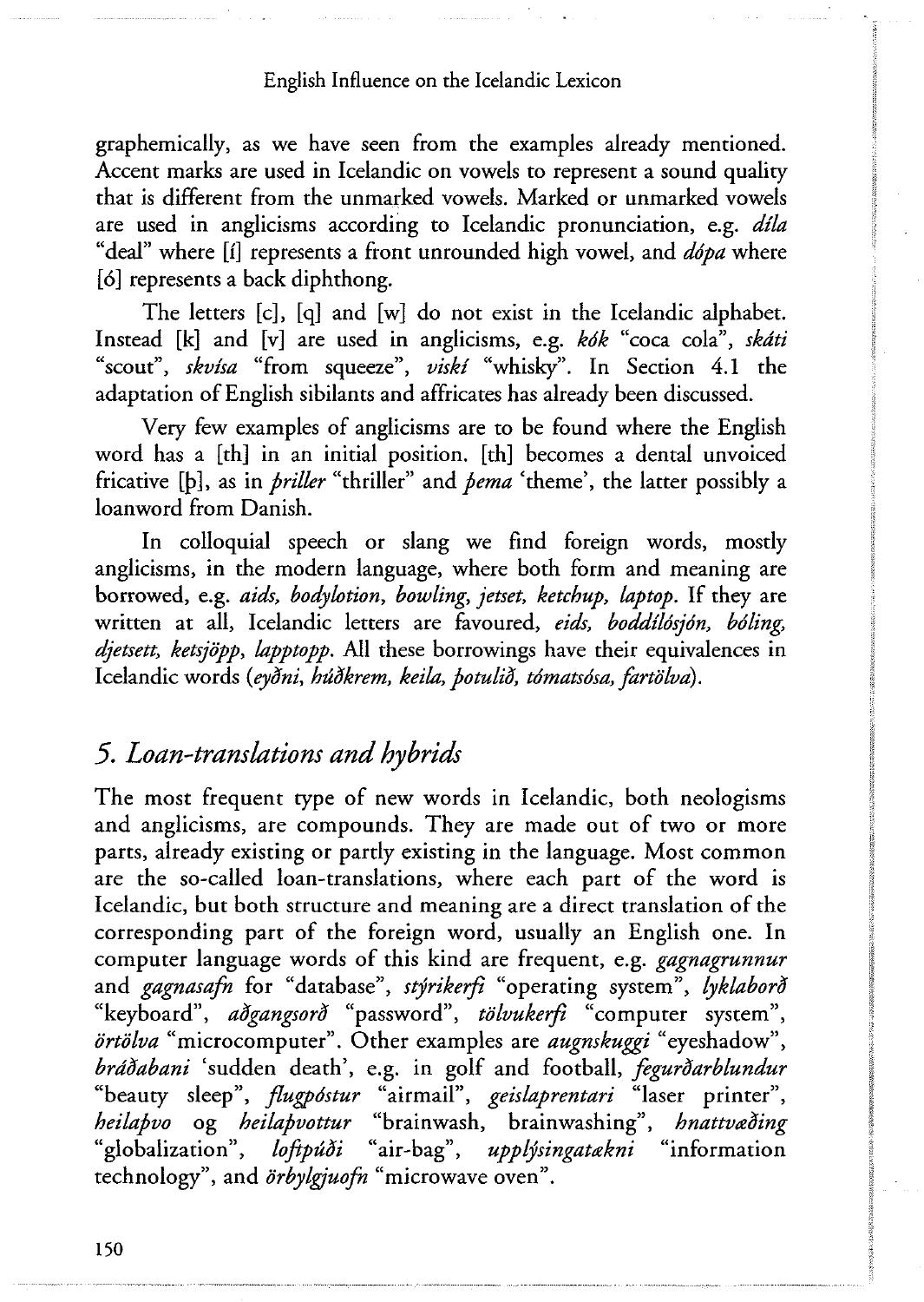Another group of compounds are hybrids, where a part of a word is foreign but another part Icelandic, e.g.. *bisnessmaður* "businessman", *bjútíblundur* "beauty sleep", *bleiserjakki* "blazer jacket", *ginflaska* "botde of gin", *popptónlist"*pop music", *shzdsmynd*"slides", and *vídeómynd*"video film".

Derivation is an active way of word formation in the general language, especially the use of suffixes. With regard to foreign words, derivation is mostly used in hybrids. Foreign suffixes as *-isti* "-ist", *-ismi "* ism", and *-sjön* "-tion" have been borrowed from English (or Danish) as parts of foreign words, but they have not been accepted as suffixes in Icelandic, and are not productive in word formation. The suffix *-ari,*  replacing English *-er,* on the other hand, is a very productive way of forming anglicisms, e.g. *hakkari* "hacker", *hamborgari* "hamburger", *prentari* "printer", *rappari* "rapper", *rokkari* "rocker", and*þurrkari* "dryer". It is also added to words that have no *-er* in English, e.g. *poppari* "person playing in a pop band" and *pönkari* "punk" which in this way fit into the declensional system and get inflectional endings.

# *6. Conclusion*

In this article I have tried to explain the situation in Iceland today with regard to loanwords, language policy and the old tradition of language preservation. I have also discussed what criteria a foreign word has to fulfil to be accepted in a language with a complicated inflectional system. Even if language purism is a negative term for many Icelanders, it is still acknowledged by the majority of the people as very important for the preservation of the Icelandic language today. Until now, relatively few anglicisms have been accepted in Icelandic as loanwords, and foreign words come and go. But times are changing, Icelandic society is constandy under the pressure of new influences from a diminishing world and increasing globalization, and the methods used today are unlikely to be sufficient to protect the language from English influence on the vocabulary and structure of the language.

# *Bibliography*

Görlach, Manfred et al. (eds). 2001. *<sup>A</sup> Dictionary of European Anglicisms.* Oxford: Oxford University Press.

Görlach, Manfred (ed.). 2002. *English in Europe.* Oxford: Oxford University Press.